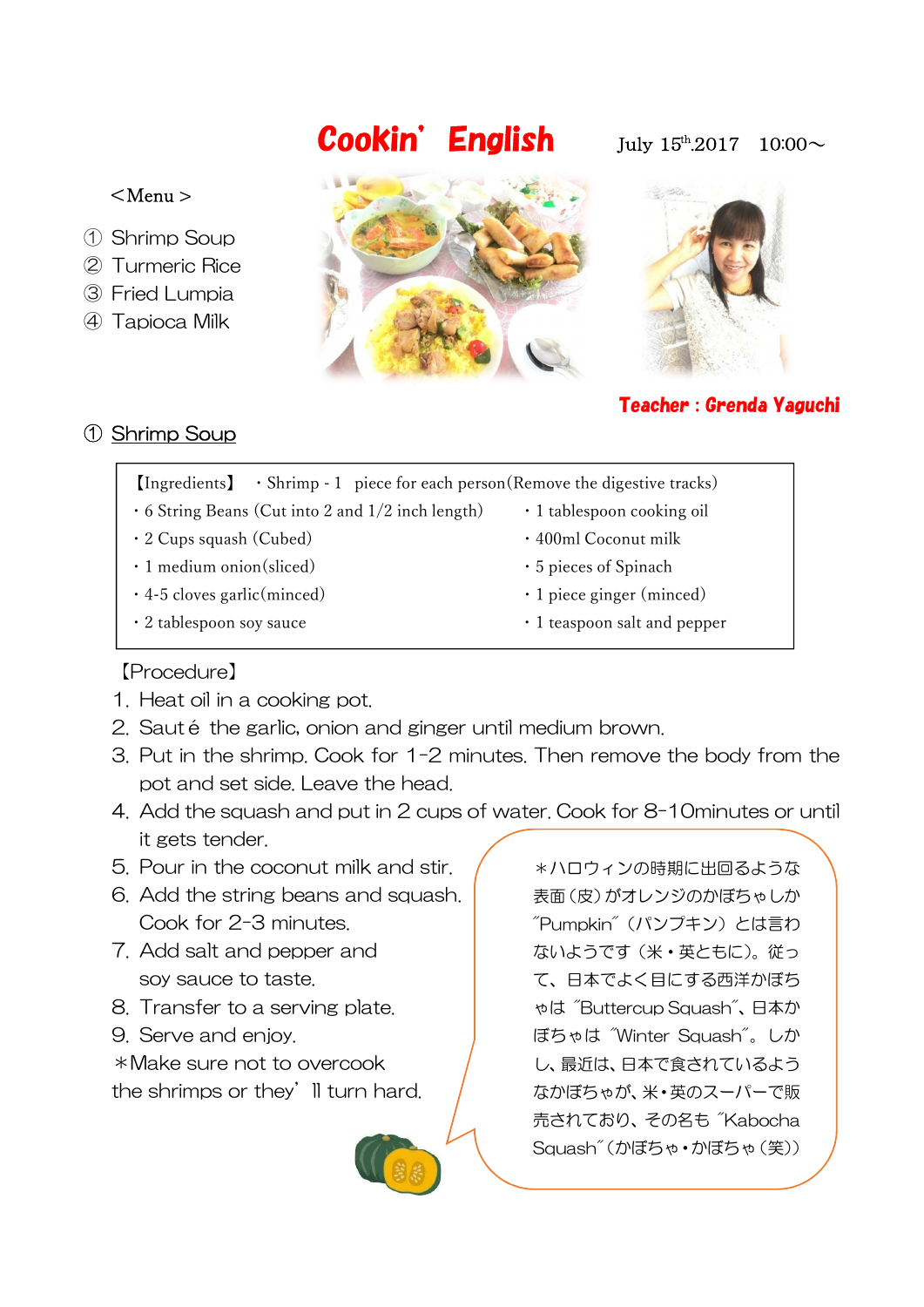### ② Turmeric Rice

| <i>(Ingredients)</i>                | [Ingredients for toppings]               |
|-------------------------------------|------------------------------------------|
| $\cdot$ 4 cups of Rice              | · 1 tablespoon of oil                    |
| $\cdot$ 4 cups of chicken broth     | $\cdot$ 1/2 chopped onion                |
| $\cdot$ 1/2 table spoon of turmeric | $\cdot$ 3 cloves of garlic (fried)       |
| $\cdot$ 2 teaspoons of salt         | · 1 yellow paprika (Cut into bite-size.) |
|                                     | · 1 red paprika (Cut into bite-size.)    |
|                                     | · 2 Green Peppers (Cut into bite-size.)  |
|                                     | · 1 chicken thigh (Cut into bite-size.)  |

#### 【Procedure】

- 1. Mix the rice with chicken broth, salt and turmeric. Cook it in the rice cooker.
- 2. In a separate pan, heat oil and sauté the garlic and onion.
- 3. Add the chicken and cook until tender around 5 minutes.
- 4. Add the paprika and green pepper to the pan. Sprinkle a little of salt and pepper. Cook for around 2 minutes and done.
- 5. When the rice is cooked, put the toppings on it and serve.

#### ③ Fried Lumpia

| <i>(Ingredients)</i>                                  |                                                |
|-------------------------------------------------------|------------------------------------------------|
| $\cdot$ 2 and 1/2 cups thinly sliced cabbage          | $\cdot$ 2 cups bean sprout (cleaned)           |
| $\cdot$ 1 cup fried extra firm tofu (cut into strips) | $\cdot$ 1/2 medium sized onion(sliced)         |
| $\cdot$ 2 teaspoon minced garlic                      | $\cdot$ 1 and 1/2 teaspoon soy sauce           |
| $\cdot$ 1/2 teaspoon ground black pepper              | $\cdot$ 2 packs spring roll wrapper (20 sheet) |
| $\cdot$ Oil for frying                                |                                                |
|                                                       |                                                |

#### 【Procedure】

- 1. Heat the pan and then scoop about 1table spoon of cooking oil.
- 2. When the oil becomes hot, sauté the garlic & ginger.
- 3. Add the onion and cabbage then put in the bean sprout.
- 4. Add in the soy sauce. Mix well and then cook for 2 minutes.
- 5. Turn off the heat and then transfer the vegetables to a colander to drain the liquid. Let it cool down.  $* x$ 水切り
- 6. Lay a piece of spring roll wrapper in a clean flat surface. Scoop about 1 1/2 tbsp. of vegetable mixture. Wrap the mixture by holding the opposite ends of the wrapper in ward and then roll. Seal the edge by using the flour mixture.